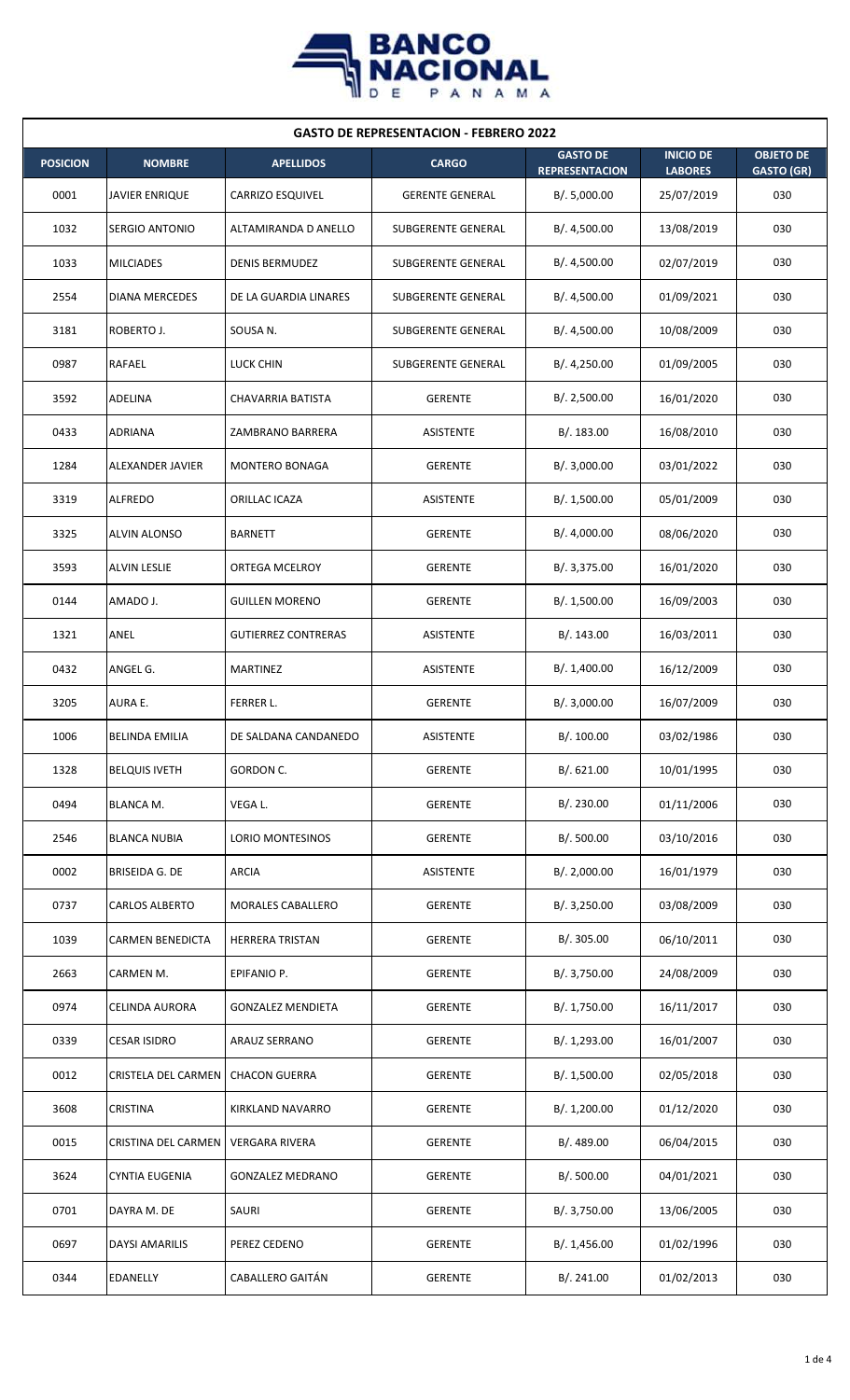

| <b>GASTO DE REPRESENTACION - FEBRERO 2022</b> |                          |                         |                |                                          |                                    |                                       |  |  |
|-----------------------------------------------|--------------------------|-------------------------|----------------|------------------------------------------|------------------------------------|---------------------------------------|--|--|
| <b>POSICION</b>                               | <b>NOMBRE</b>            | <b>APELLIDOS</b>        | <b>CARGO</b>   | <b>GASTO DE</b><br><b>REPRESENTACION</b> | <b>INICIO DE</b><br><b>LABORES</b> | <b>OBJETO DE</b><br><b>GASTO (GR)</b> |  |  |
| 0340                                          | EDGARDO A.               | PINZON C.               | <b>GERENTE</b> | B/. 432.00                               | 01/11/1989                         | 030                                   |  |  |
| 2643                                          | <b>EDILBERTO ABEL</b>    | <b>TAPIERO ROBINSON</b> | <b>GERENTE</b> | B/. 500.00                               | 04/10/2021                         | 030                                   |  |  |
| 0016                                          | EDUARDO E.               | ARIAS ALVAREZ           | <b>GERENTE</b> | B/. 765.00                               | 27/10/2004                         | 030                                   |  |  |
| 1372                                          | <b>EDWIN JOEL</b>        | <b>HERRERA GONZALEZ</b> | GERENTE        | B/. 1,500.00                             | 15/08/2012                         | 030                                   |  |  |
| 0006                                          | EIVILYN M.               | DA LUZ P.               | ASISTENTE      | B/.1,469.00                              | 16/07/2009                         | 030                                   |  |  |
| 3722                                          | <b>EPIMEDES</b>          | JAEN MORENO             | <b>GERENTE</b> | B/. 1,000.00                             | 03/05/2021                         | 030                                   |  |  |
| 3609                                          | <b>ERIC ALBERTO</b>      | <b>MACIAS MAYORGA</b>   | <b>GERENTE</b> | B/.2,000.00                              | 16/12/2020                         | 030                                   |  |  |
| 0409                                          | <b>ERIC RAUL</b>         | PINZON GONZALEZ         | <b>GERENTE</b> | B/. 850.00                               | 04/05/2015                         | 030                                   |  |  |
| 0341                                          | ERIKA C.                 | VARGAS T.               | <b>GERENTE</b> | B/. 671.00                               | 17/08/2009                         | 030                                   |  |  |
| 3632                                          | <b>FRANCISCO JAVIER</b>  | <b>MORALES GERBAUD</b>  | <b>GERENTE</b> | B/. 1,200.00                             | 01/02/2021                         | 030                                   |  |  |
| 0499                                          | FRANKLIN A.              | SERRANO B.              | ASISTENTE      | B/. 300.00                               | 01/12/1994                         | 030                                   |  |  |
| 3204                                          | <b>GABRIELA</b>          | <b>PASTOR TIJERO</b>    | <b>GERENTE</b> | B/.2,500.00                              | 23/11/2015                         | 030                                   |  |  |
| 0700                                          | GEMINI A.                | <b>CRUZ DE GRACIA</b>   | <b>GERENTE</b> | B/. 3,750.00                             | 12/04/1999                         | 030                                   |  |  |
| 1327                                          | GIANNA E.                | COGLEY M.               | <b>GERENTE</b> | B/. 651.00                               | 02/05/2000                         | 030                                   |  |  |
| 3625                                          | <b>GIOVANNA GABRIELA</b> | SINISTERRA CEDENO       | <b>GERENTE</b> | B/. 1,000.00                             | 04/01/2021                         | 030                                   |  |  |
| 3122                                          | GISELA                   | ROMERO A.               | <b>GERENTE</b> | B/. 3,375.00                             | 01/10/2009                         | 030                                   |  |  |
| 2693                                          | <b>GISSELLE ANNETT</b>   | KOURUKLIS GONZALEZ      | <b>GERENTE</b> | B/.282.00                                | 21/02/2011                         | 030                                   |  |  |
| 0696                                          | HELIODORO M.             | ALONSO F.               | <b>GERENTE</b> | B/. 399.00                               | 09/03/1998                         | 030                                   |  |  |
| 3594                                          | <b>IRENE VIRGINIA</b>    | PEDRESCHI MELGAR        | <b>GERENTE</b> | B/. 3,500.00                             | 21/01/2020                         | 030                                   |  |  |
| 0336                                          | <b>ISOLDA DE</b>         | <b>GUTIERREZ</b>        | <b>GERENTE</b> | B/. 2,800.00                             | 13/07/2009                         | 030                                   |  |  |
| 3125                                          | <b>IVETTE A.</b>         | MILLAN MELENDEZ         | <b>GERENTE</b> | B/. 3,750.00                             | 11/01/2010                         | 030                                   |  |  |
| 0145                                          | <b>JAIME ENRIQUE</b>     | <b>QUIEL ANGUIZOLA</b>  | <b>GERENTE</b> | B/. 537.00                               | 04/07/1994                         | 030                                   |  |  |
| 0495                                          | <b>JANIA GISELLE</b>     | <b>MANN LECHUGA</b>     | <b>GERENTE</b> | B/0.605.00                               | 16/05/2016                         | 030                                   |  |  |
| 2556                                          | <b>JAVIER ALBERTO</b>    | DELGADO DE LA CRUZ      | <b>GERENTE</b> | B/. 749.00                               | 01/06/2010                         | 030                                   |  |  |
| 0979                                          | <b>JEANNETTE YANIREE</b> | VASQUEZ BRENNAN         | <b>GERENTE</b> | B/.2,600.00                              | 02/09/2019                         | 030                                   |  |  |
| 1038                                          | <b>JESKA YAMILETH</b>    | KILLINGBECK VALDERRAMA  | <b>GERENTE</b> | B/. 3,000.00                             | 01/06/2010                         | 030                                   |  |  |
| 0467                                          | <b>JOSE ANTONIO</b>      | CARRASCO ALVAREZ        | <b>GERENTE</b> | B/. 3,750.00                             | 02/07/2019                         | 030                                   |  |  |
| 2555                                          | <b>JOSE ERNESTO</b>      | CABALLERO ESCOBAR       | <b>GERENTE</b> | B/. 1,576.00                             | 16/08/2010                         | 030                                   |  |  |
| 1277                                          | <b>JOSE MANUEL</b>       | <b>TERAN PINO</b>       | <b>GERENTE</b> | B/.99.00                                 | 03/08/2015                         | 030                                   |  |  |
| 2455                                          | <b>JOSE MANUEL</b>       | <b>TORRES VARGAS</b>    | <b>GERENTE</b> | B/. 500.00                               | 16/07/2020                         | 030                                   |  |  |
| 0408                                          | <b>JUAN B.</b>           | <b>URENA</b>            | <b>GERENTE</b> | B/. 400.00                               | 02/03/2009                         | 030                                   |  |  |
| 0009                                          | <b>JUAN CARLOS</b>       | NÚÑEZ JÁUREGUI          | <b>GERENTE</b> | B/. 1,223.00                             | 15/07/2015                         | 030                                   |  |  |
| 1036                                          | <b>JULISSA ISABEL</b>    | <b>MORAN HERNANDEZ</b>  | GERENTE        | B/. 300.00                               | 16/11/2016                         | 030                                   |  |  |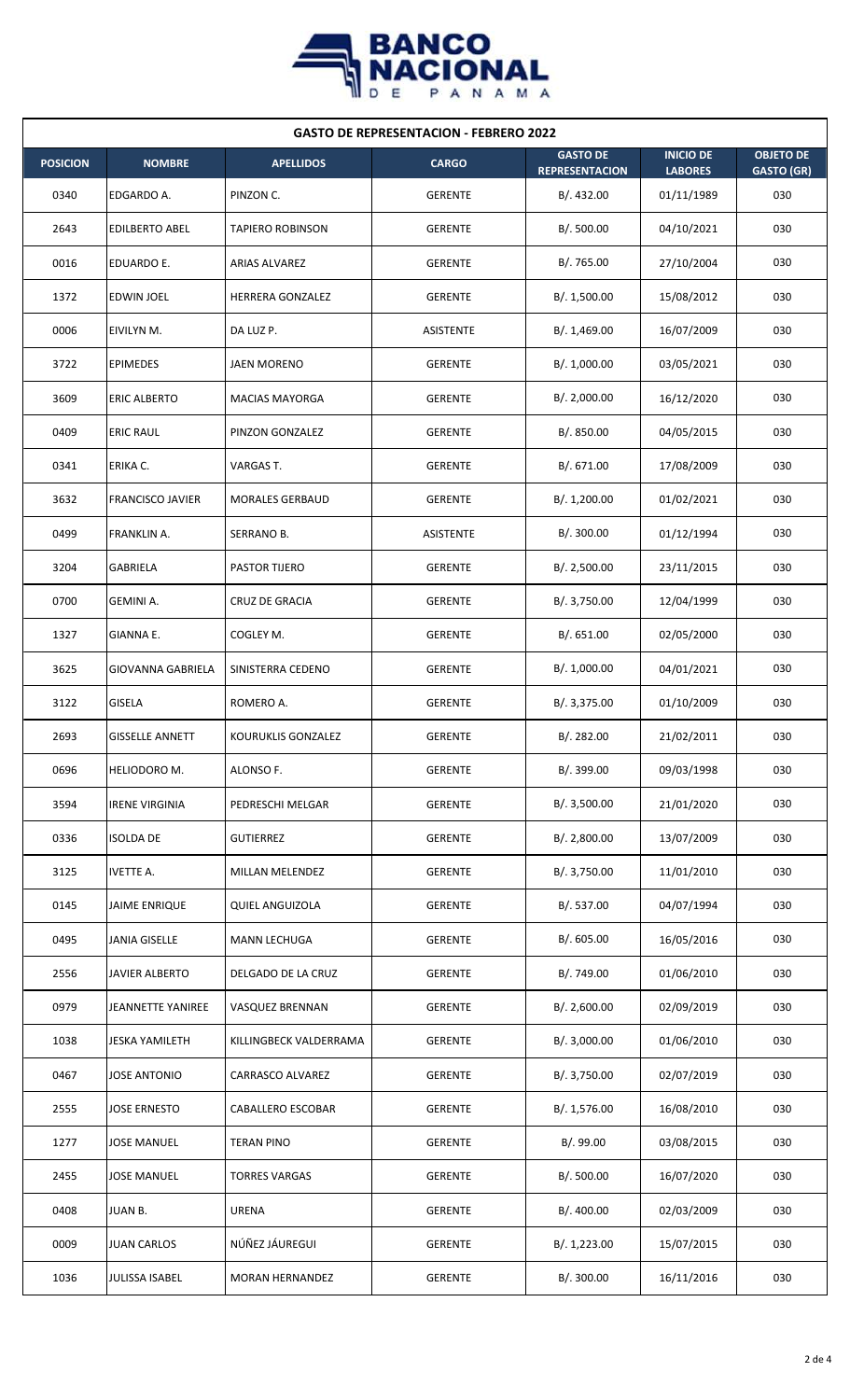

| <b>GASTO DE REPRESENTACION - FEBRERO 2022</b> |                           |                                          |                |                                          |                                    |                                       |  |  |
|-----------------------------------------------|---------------------------|------------------------------------------|----------------|------------------------------------------|------------------------------------|---------------------------------------|--|--|
| <b>POSICION</b>                               | <b>NOMBRE</b>             | <b>APELLIDOS</b>                         | <b>CARGO</b>   | <b>GASTO DE</b><br><b>REPRESENTACION</b> | <b>INICIO DE</b><br><b>LABORES</b> | <b>OBJETO DE</b><br><b>GASTO (GR)</b> |  |  |
| 0411                                          | KATHYA Q. DE              | CORDOBA                                  | <b>GERENTE</b> | B/. 3,250.00                             | 01/09/1999                         | 030                                   |  |  |
| 0986                                          | KILEREYMA I.              | SENTMAT ARAUZ                            | GERENTE        | B/. 966.00                               | 19/04/2010                         | 030                                   |  |  |
| 0488                                          | LAURA JEAN                | PEREZ                                    | GERENTE        | B/.2,500.00                              | 16/03/2015                         | 030                                   |  |  |
| 1040                                          | LIDIA INES                | ABREGO ALMANZA DE<br>PEREGRINA           | GERENTE        | B/.80.00                                 | 01/01/2016                         | 030                                   |  |  |
| 1034                                          | LILIANA J.                | PINILLA B.                               | <b>GERENTE</b> | B/. 3,000.00                             | 01/10/2014                         | 030                                   |  |  |
| 1375                                          | LINETTE JULISSA           | <b>FIGUEROA MORENO DE</b><br><b>VEGA</b> | <b>GERENTE</b> | B/. 500.00                               | 20/07/2020                         | 030                                   |  |  |
| 3175                                          | LOURDES A. DE             | <b>CORDOBA</b>                           | <b>GERENTE</b> | B/. 500.00                               | 16/02/1984                         | 030                                   |  |  |
| 1323                                          | LOURDES MARIELA           | <b>GONZALEZ SUAREZ</b>                   | <b>GERENTE</b> | B/. 3,000.00                             | 16/05/2016                         | 030                                   |  |  |
| 0017                                          | LUIS ALBERTO              | GONZALEZ PEÑALOZA                        | <b>GERENTE</b> | B/. 1,717.00                             | 20/09/2010                         | 030                                   |  |  |
| 0731                                          | LUIS E.                   | DIAZ G.                                  | <b>GERENTE</b> | B/. 3,750.00                             | 01/04/1984                         | 030                                   |  |  |
| 2547                                          | <b>LUIS HERACLIO</b>      | <b>DIAZ TAYLOR</b>                       | <b>GERENTE</b> | B/.2,000.00                              | 28/06/1999                         | 030                                   |  |  |
| 3182                                          | <b>MANUEL ALBERTO</b>     | <b>TEJADA SMITH</b>                      | <b>GERENTE</b> | B/. 3,050.00                             | 17/04/1995                         | 030                                   |  |  |
| 0698                                          | MARCIO E.                 | GOTI A.                                  | <b>GERENTE</b> | B/. 3,000.00                             | 16/06/2008                         | 030                                   |  |  |
| 3689                                          | MARIA DEL PILAR           | <b>DEGRACIA RUIZ</b>                     | <b>GERENTE</b> | B/. 2,250.00                             | 05/04/2021                         | 030                                   |  |  |
| 0010                                          | MARIAN L.                 | QUIROZ P.                                | <b>GERENTE</b> | B/. 2,000.00                             | 01/03/2010                         | 030                                   |  |  |
| 2655                                          | MARIANELA                 | <b>BROCE PORCELL</b>                     | <b>GERENTE</b> | B/. 1,000.00                             | 04/05/2020                         | 030                                   |  |  |
| 3344                                          | <b>MARIBEL DE LOURDES</b> | <b>WONG RODRIGUEZ</b>                    | <b>GERENTE</b> | B/. 950.00                               | 01/09/2020                         | 030                                   |  |  |
| 3210                                          | MARIBEL DEL C.            | SAMUDIO                                  | <b>GERENTE</b> | B/.2,400.00                              | 01/01/2010                         | 030                                   |  |  |
| 1378                                          | <b>MARISOL</b>            | <b>JIMENEZ FUENTES</b>                   | GERENTE        | B/.500.00                                | 11/06/1979                         | 030                                   |  |  |
| 0468                                          | <b>MARLENE EDITH</b>      | <b>OLIVARES CARDENAS</b>                 | <b>GERENTE</b> | B/.571.00                                | 11/01/2011                         | 030                                   |  |  |
| 0410                                          | <b>MARUJA OTILIA</b>      | <b>MORENO PEREZ</b>                      | <b>GERENTE</b> | B/.500.00                                | 06/09/2019                         | 030                                   |  |  |
| 3147                                          | MAYRA E. DE               | <b>COTES</b>                             | <b>GERENTE</b> | B/. 1,321.00                             | 16/07/2009                         | 030                                   |  |  |
| 0014                                          | MIRTA YAZMIN              | VASQUEZ GONZALEZ                         | <b>GERENTE</b> | B/. 836.00                               | 06/09/2010                         | 030                                   |  |  |
| 3830                                          | MUHAMMAD<br>HAMZAH        | <b>HAJI HAJEE</b>                        | <b>GERENTE</b> | B/0.600.00                               | 20/09/2021                         | 030                                   |  |  |
| 1035                                          | <b>NELVA</b>              | APARICIO G.                              | <b>GERENTE</b> | B/. 344.00                               | 16/02/2000                         | 030                                   |  |  |
| 1335                                          | <b>NORIS E.</b>           | GONZALEZ                                 | <b>GERENTE</b> | B/. 1,752.00                             | 02/01/1996                         | 030                                   |  |  |
| 0978                                          | <b>NUBIA DEL CARMEN</b>   | <b>BOZA SANCHEZ</b>                      | <b>GERENTE</b> | B/. 750.00                               | 01/07/2010                         | 030                                   |  |  |
| 1385                                          | <b>NURIA YAXIELA</b>      | ROMERO CARR                              | <b>GERENTE</b> | B/. 300.00                               | 18/07/2016                         | 030                                   |  |  |
| 0008                                          | OLMEDO                    | ALMANZA A.                               | <b>GERENTE</b> | B/. 1,056.00                             | 04/10/1994                         | 030                                   |  |  |
| 3197                                          | <b>ORIS</b>               | SOTO NUNEZ                               | <b>GERENTE</b> | B/. 1,316.00                             | 10/08/2009                         | 030                                   |  |  |
| 2548                                          | RAFAEL                    | CASTILLO M.                              | GERENTE        | B/. 1,500.00                             | 01/08/2005                         | 030                                   |  |  |
| 3596                                          | RAFFAELLA                 | <b>CUESTAS LAFRATTA</b>                  | <b>GERENTE</b> | B/.500.00                                | 02/03/2020                         | 030                                   |  |  |
| 1003                                          | REINA ELIZABETH           | ORTEGA TRILLO DE ADAMES                  | <b>GERENTE</b> | B/. 800.00                               | 16/10/2020                         | 030                                   |  |  |